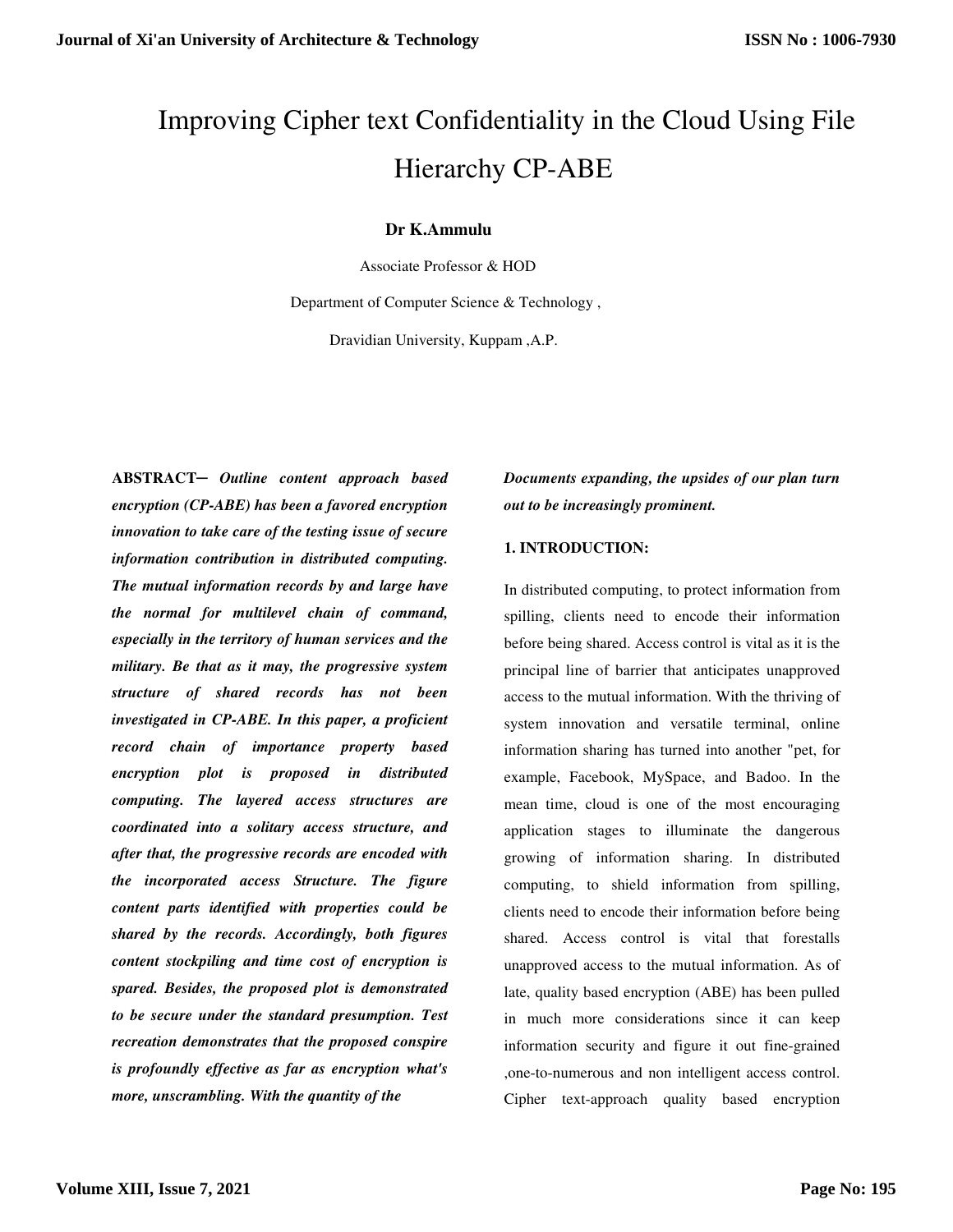(CPABE) is one of doable plans which has substantially more adaptability and is more reasonable for general applications. In distributed computing, specialist acknowledges the client enlistment and makes a few parameters. Cloud serbad habit supplier (CSP) is the chief of cloud servers and gives different administrations for customer. Information proprietor scrambles and transfers the produced ciphertext to CSP. Client downloads what's more, decodes the intrigued ciphertext from CSP. The common documents for the most part have various leveled structure. That is, a gathering of documents are partitioned into various progressive system subgroups situated at various access levels. In the event that the documents in the same progressive structure could-based encoded by an incorporated access structure, the capacity cost of cipher text and time cost of encryption could be spared.

Calculation Cost on Data Owner. In the proposed conspire; the layered model of access structure is given so as to accomplish numerous various leveled documents sharing. The documents are encoded with one coordinated access structure. Thus, information proprietor can encode the distinctive levels of the documents and produce an incorporated cipher text just executing the encryption calculation one time. Particularly, some normal properties ought to be registered just once rather than numerous times since every basic characteristic is showed up in the coordinated access structure one time, where the normal characteristic means that it.

## **2. RELATED WORK**.

Cloud computing has shaped the reasonable and infrastructural reason for tomorrow's processing. The worldwide figuring framework is quickly moving towards cloud based engineering. While it is essential to take focal points of could based processing by methods for sending it in enhanced segments, the security perspectives in a cloud based registering condition stays at the center of intrigue. Cloud based administrations and specialist organizations are being advanced which has brought about another business slant in view of cloud innovation. With the presentation of various cloud based administrations and geologically scattered cloud specialist organizations, touchy data of various substances are regularly put away in remote servers and areas with the conceivable outcomes of being presented to undesirable gatherings in circumstances where the cloud servers putting away those data are bargained. In the event that security isn't vigorous and predictable, the adaptability and favorable circumstances that distributed computing brings to the table will have little validity. This paper introduces a survey on the distributed computing ideas and also security issues inborn inside the setting of distributed computing and cloud foundation.

Disseminated computing has gigantic prospects, yet the security dangers inserted in distributed computing approach are straightforwardly relative to its offered preferences. Distributed computing is an extraordinary open door and lucrative alternative both to the organizations and the assailants – either gatherings can have their own particular points of interest from distributed computing. The tremendous conceivable outcomes of distributed computing can't be overlooked exclusively for the security issues reason – the progressing examination and research for strong, predictable and incorporated security models for distributed computing could be the main way of inspiration. The security issues could seriously influence could frameworks. Security itself is conceptualized in distributed computing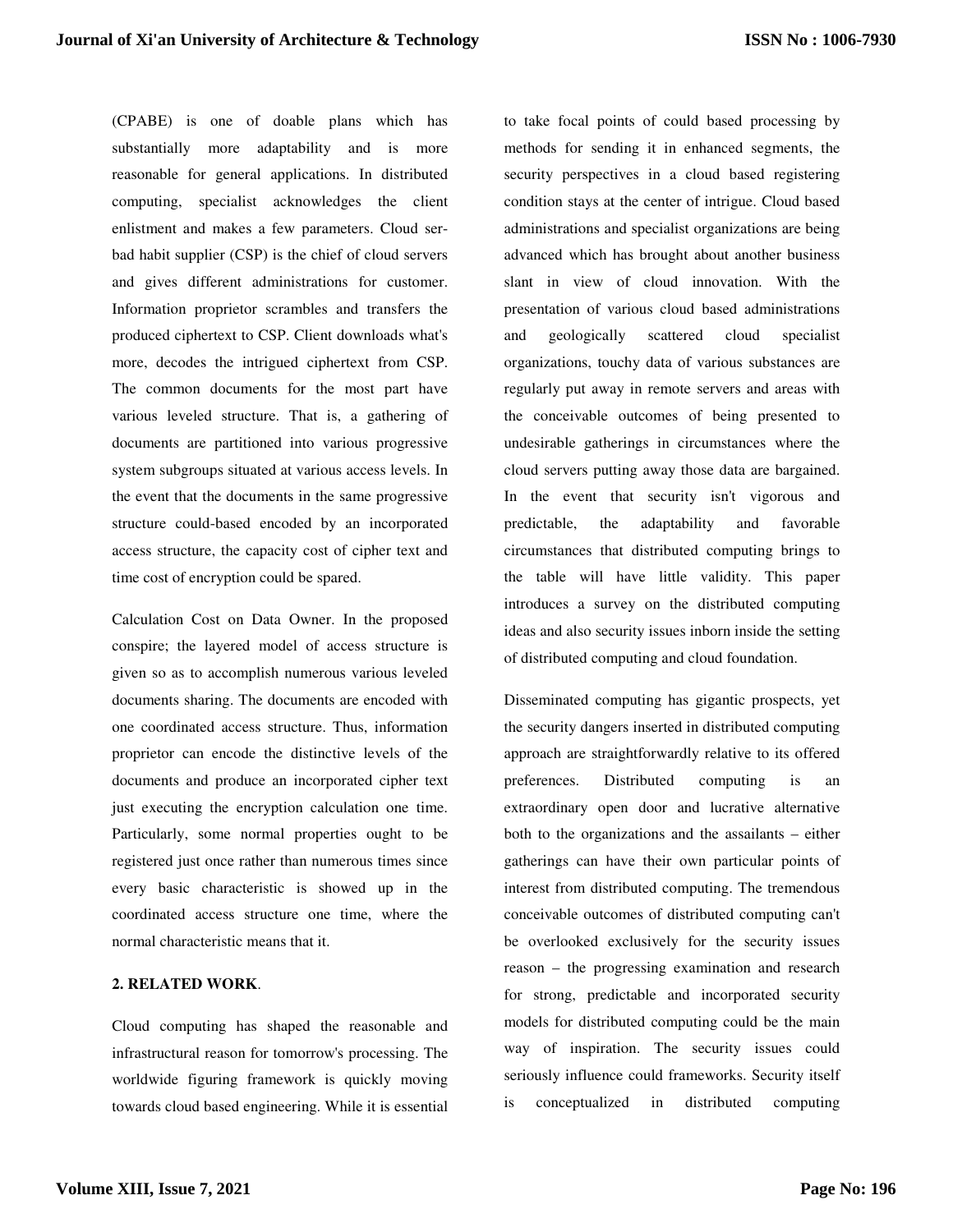framework as an unmistakable layer (). Security for distributed computing condition is a non-trading off necessity. Distributed computing is unavoidable to wind up noticeably the perfect (and perhaps a definitive) way to deal with business processing however the security boundaries alongside different issues should be settled for distributed computing to make it more practical.

In Cipher content Policy Attribute-Based Encryption (CP-ABE), a client mystery key is related with an arrangement of qualities, and the figure content is related with an entrance approach over traits. The client can unscramble the figure content if and just if the trait set of his mystery key fulfills the entrance approach indicated in the figure content. A few CP-ABE plans have been proposed, nonetheless, some handy issues, for example, quality renouncement, still should be tended to. In this paper, we propose an intervened Cipher content Policy Attribute-Based Encryption (MCP-ABE) which broadens CP-ABE with quick characteristic disavowal. Besides, we exhibit how to apply the proposed MCP-ABE plan to safely oversee Personal Health Records (PHRs). We propose an interceded Cipher content Policy Attribute-Based Encryption (MCP-ABE) conspire that backings repudiation of client traits. On the off chance that a characteristic is renounced, the client can't utilize it in the unscrambling stage. The plan permits the encryptor to scramble a message as indicated by an entrance strategy over an arrangement of characteristics, and just clients who fulfill the entrance approach and whose qualities are not repudiated can decode the figure content. Moreover, we exhibit how to utilize the proposed plan to take care of critical issues in overseeing Personal Health Records (PHRs).

#### **3. FRAME WORK**

Numeral substance approach quality based encryption (CP-ABE) is a promising cryptographic mechanical get together, where the encryption can pick the path structure that will be utilized to secure the sensitive information. Regardless, current CP-ABE plans experience the abhorrent effects of the issue of having long unscrambling keys, in which the size is prompt to and subject to the measure of characteristics. This weight keeps the utilization of lightweight contraptions in every practical sense as farthest point of the disentangling keys of the CP-ABE for us. In this paper, we give a positive response to the above long standing issue, which will make the CP-ABE to an awesome degree supportive. We propose a novel CP-ABE plot with relentless size unscrambling keys free of the measure of properties.

We propose the layered model of access structure to handle the issue of various different leveled records sharing. The records are encoded with one composed access structure. we in like manner formally show the security of FH-CP-ABE plan that can viably contradict picked plaintext strikes (CPA) under the Decisional Bilinear Diffie Hellman (DBDH) assumption. We lead and execute thorough dissect for FH-CP-ABE plan, and the reenactment happens exhibit that FH-CP-ABE has low storing expense and figuring diserse quality to the extent encryption and unraveling. It should be seen that the proposed scheme contrasts from the resulting CP-ABE designs which utilize the customer layered model to suitable crafted by key creation on various space endorsements and enable the heaviness of key expert to center. Also, the some part of this work is shown . The work displayed in that meeting paper is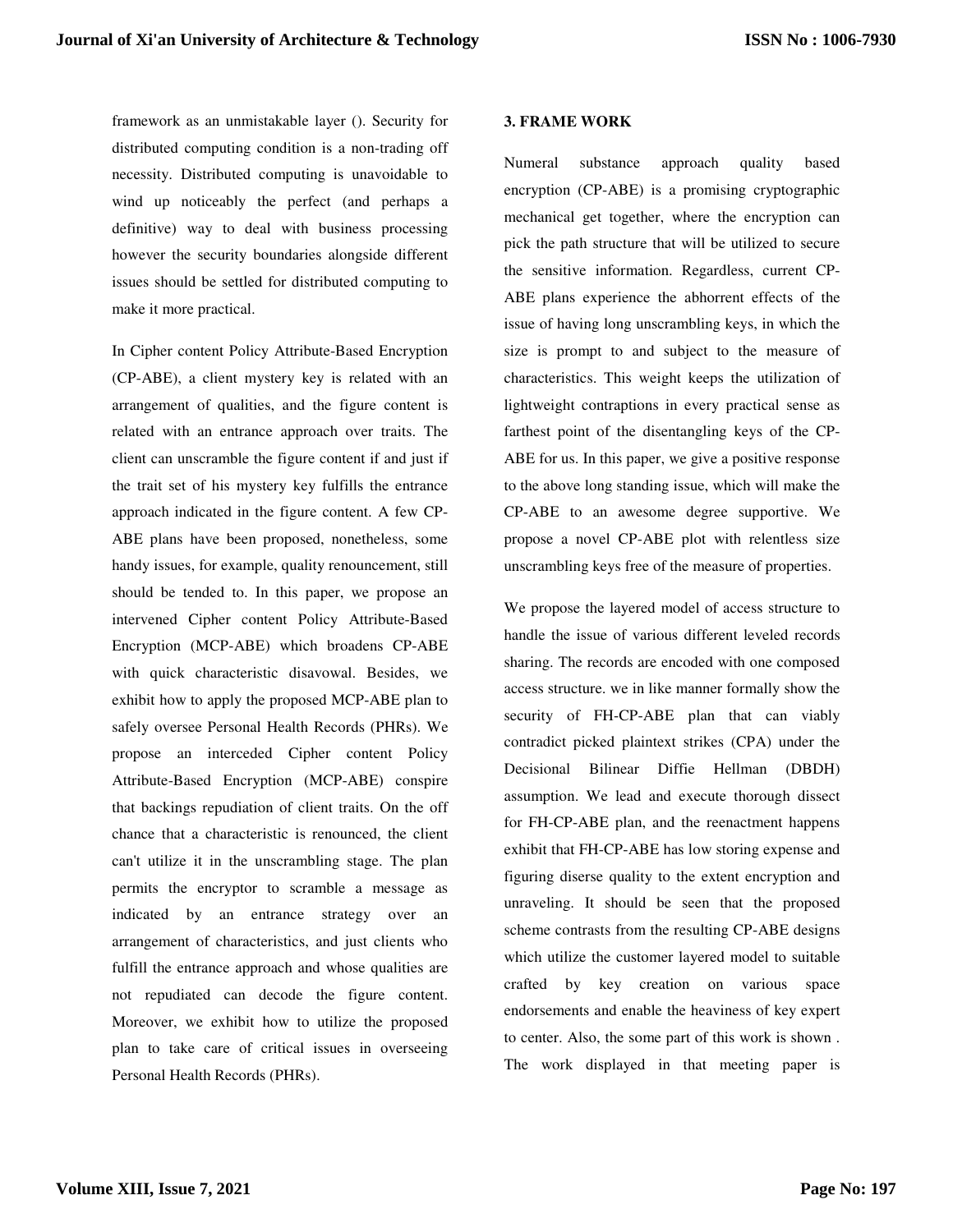unforgiving and divided, where a couple of fundamental points of view haven't been considered.



**Figure1: The framework of FH-CP-ABE scheme**.

Other CP-ABE plans with particular highlights have been exhibited. For instance, Hur proposed an information sharing plan to take care of the issue of key escrow by utilizing an escrow free key issuing convention between the key age focus and the information putting away focus. Green et al. what's more, Lai et al. proposed CP-ABE plans with outsourced unscrambling to diminish the workload of the decoding client. What's more, Fan et al. ] proposed a self-assertive state ABE conspire to take care of the issue of the dynamic participation administration. What's more, Guo et al. proposed a novel consistent size decoding key CP-ABE conspire for storage constrained gadgets. Rosenberger and Waters proposed an on the web/disconnected ABE plan to enhance the speed of key age and encryption, where every calculation work in the two procedures is part into two stages: disconnected stage (a planning stage) and online stage. Specialist It is a totally trusted element and acknowledges the client enlistment in distributed computing. What's more, it can likewise execute Setup and KeyGen operations of the proposed plot. Cloud Service Provider (CSP) is a semi-confided in element in cloud framework. It can genuinely play out the relegated undertakings and return amend comes about. In any case, it might want to discover however much delicate substance as could be expected. In the proposed framework, it gives cipher text capacity and transmission administrations. Information Owner has substantial information expected to be put away and partook in cloud framework. In our plan, the element is responsible for characterizing access structure and executing Encrypt operation. Furthermore, it transfers cipher text to CSP. Client needs to get to an expansive number of information in cloud framework. The substance initially downloads the comparing.

## **4. EXPERIMENTAL RESULTS**

In the recreation, the FH-CP-ABE plan's execution receives the enhanced encryption calculation in encryption operation. CP-ABE conspire, the multifaceted nature of access strategy related with cipher text impacts two perspectives. The one is the time cost of encryption furthermore, unscrambling. The other is the capacity cost of ciphertext.



**Figure 2: Without Access Policy**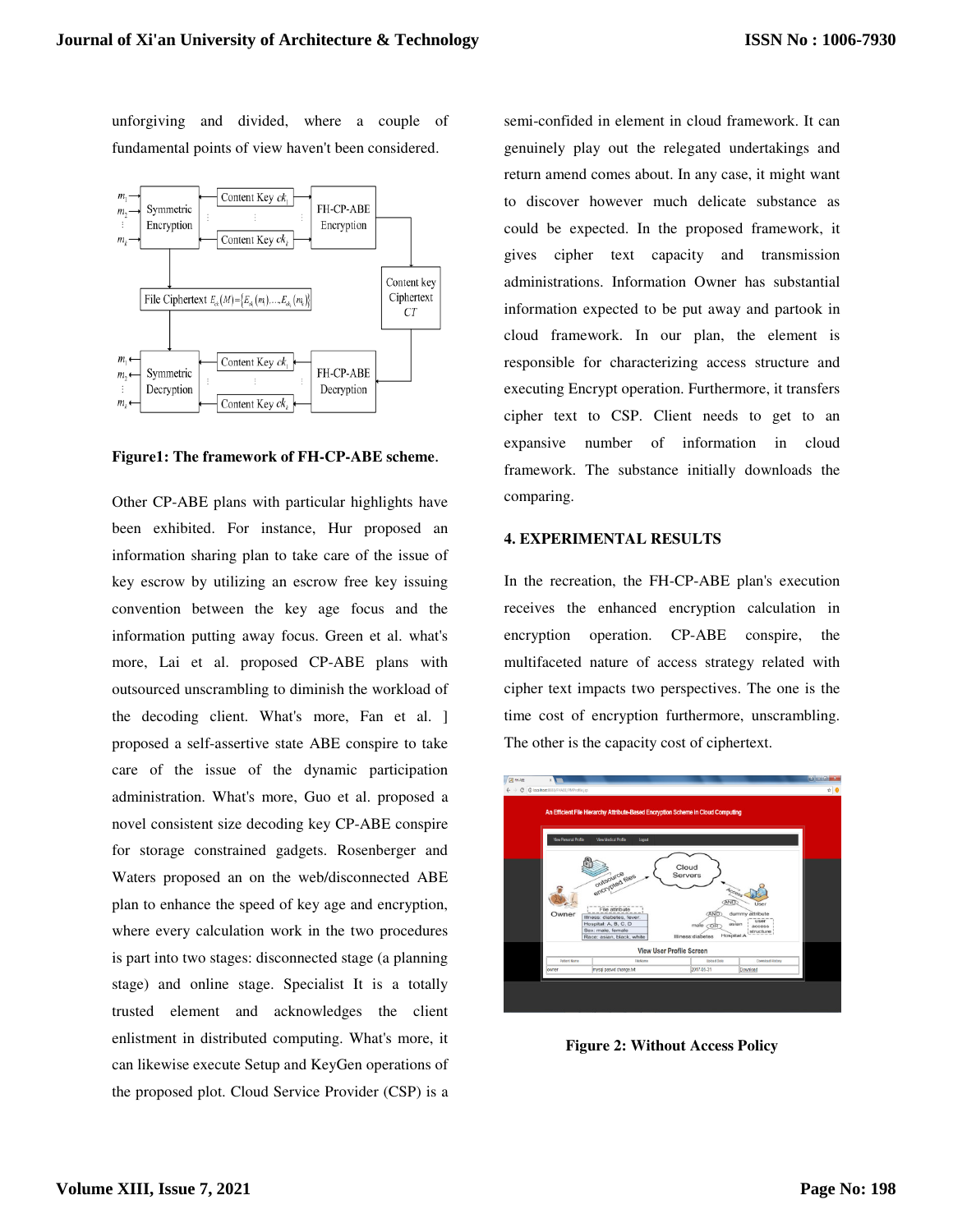To approve hypothetical investigation exhibited in past subsection, we execute FH-CP-ABE conspire in view of the cpabe toolbox and the Java Pairing-Based Cryptography library (JPBC) .



**Figure 3: Access Profile Structure** 

The execution utilizes a elliptic bend gather in view of the super particular bend limited field. In the interim, to analyze exploratory aftereffects of the encryption and decoding, we additionally mimic the commonplace CP-ABE framework.



**Figure 4: Storage Cost Graph** 

## **5. CONCLUSION**

In this paper, we proposed a variation of CP-ABE to effectively share the progressive documents in distributed computing. The various leveled records are scrambled with an incorporated get to structure and the cipher text parts identified with characteristics could be shared by the records. In this manner, both cipher text capacity and time cost of encryption are spared. The proposed plot has leeway that clients can decode all approval records by registering mystery key once. Along these lines, the time cost of decoding is additionally spared if the client necessities to unscramble numerous records. In addition, the proposed conspire is ended up being secure under DBDH presumption.

# **6. REFRENCES**

[1] C.-K. Chu, W.-T. Zhu, J. Han, J.-K. Liu, J. Xu, and J. Zhou, "Security concerns in popular cloud storage services," IEEE Pervasive Comput., vol. 12, no. 4, pp. 50–57, Oct./Dec. 2013.

 [2] T. Jiang, X. Chen, J. Li, D. S. Wong, J. Ma, and J. Liu, "TIMER: Secure and reliable cloud storage against data re-outsourcing," in Proc. 10th Int. Conf. Inf. Secur. Pract. Exper., vol. 8434. May 2014, pp. 346–358.

 [3] K. Liang, J. K. Liu, D. S. Wong, and W. Susilo, "An efficient cloudbased revocable identity-based proxy re-encryption scheme for public clouds data sharing," in Proc. 19th Eur. Symp. Res. Comput. Secur., vol. 8712. Sep. 2014, pp. 257–272.

[4] T. H. Yuen, Y. Zhang, S. M. Yiu, and J. K. Liu, "Identity-based encryption with postchallenge auxiliary inputs for secure cloud applications and sensor networks," in Proc. 19th